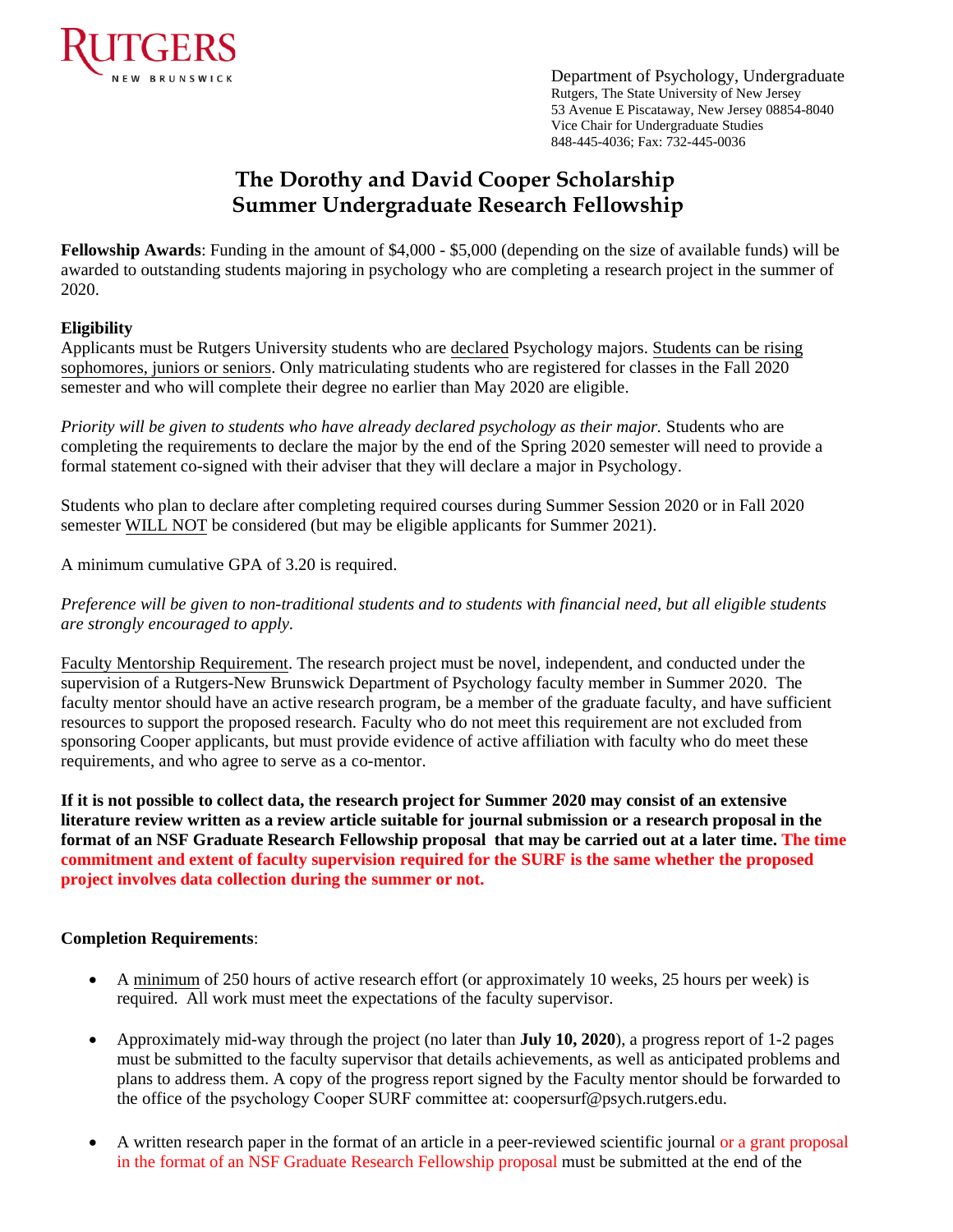project period. Review articles can be submitted as well as reports of empirical research**. After review and approval by the faculty adviser** the paper will be forwarded to the Cooper committee, by no later than *Monday, August 31, 2020.*

• Failure to comply with these requirements may disqualify eligible students from applying for a second Cooper fellowship in the future.

**Application procedure**: The following materials must be submitted for all applicants:

## **A) Materials to be submitted by the student applicant:**

- 1) Completed application cover page
- 2) Current academic transcript (unofficial)
- 3) Research proposal (not exceeding five pages), including

a) Description of project (e.g., background, aims/hypotheses, subjects, methods and planned analyses – note: IRB and IACUC certification is **required** as appropriate)

b) A statement of (i) work responsibilities for the project, (ii) start and end dates, (iii) student-faculty meeting schedule

### **B) Materials to be submitted by the faculty supervisor**:

- 1) Current CV (e.g., NIH-like biosketch two pages max.)
- 2) Mentor statement outlining
	- a) the laboratory environment
	- b) the plans for student training and supervision, and monitoring attendance
	- c) confirmation that the laboratory possesses sufficient resources to fund the project
- 3) Letter in support of the student's application, justifying the student's eligibility

**Application Deadline**: The complete application is due by Friday, April 17, 2020. Please email all materials to coopersurf@psych.rutgers.edu

**Award Notification:** Applicants will be informed of their status no later than Monday, April 27, 2020.